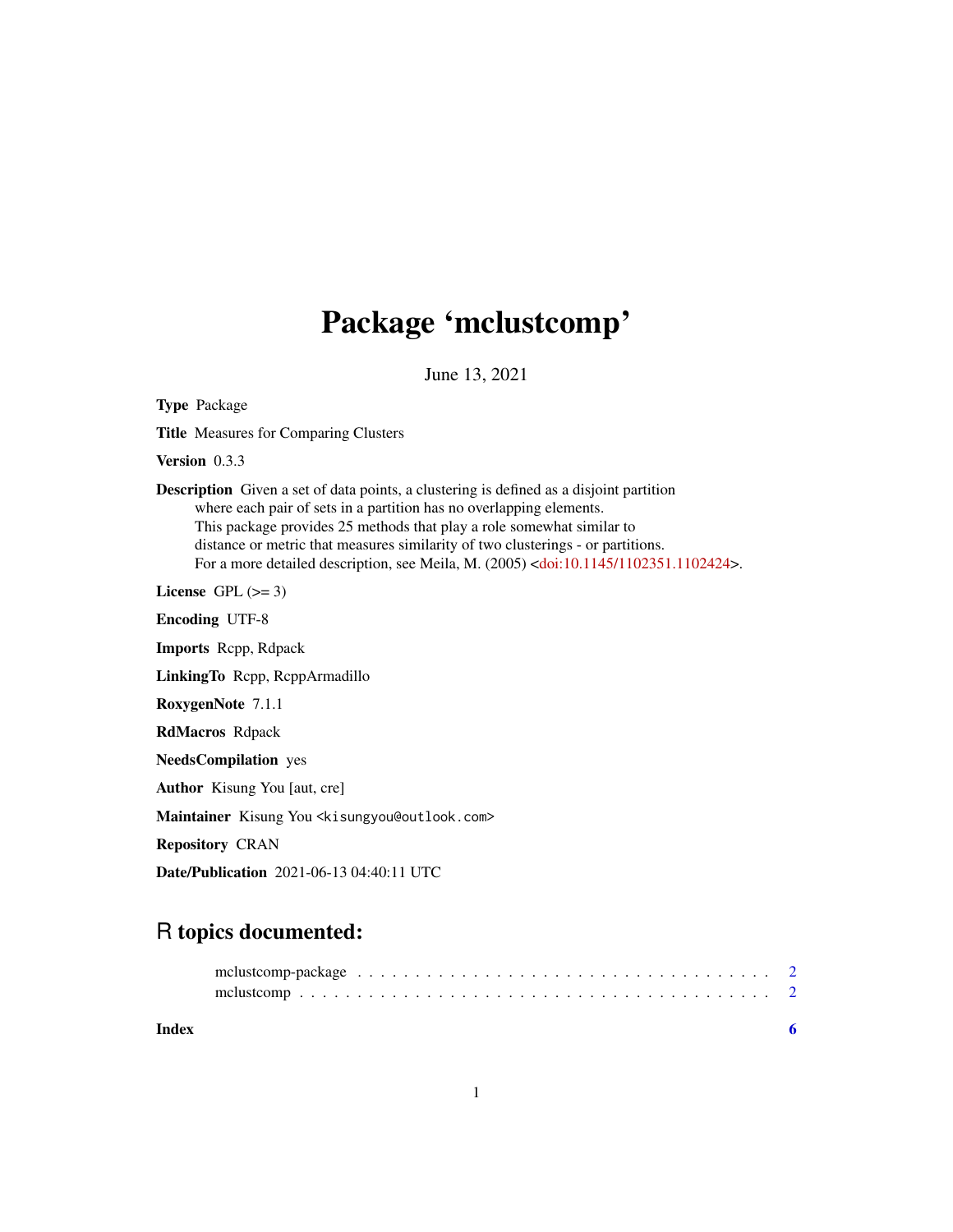<span id="page-1-0"></span>mclustcomp-package *Measures for Comparing Clusterings*

#### Description

Given a set of data points D, a clustering  $C = (C_1, C_2, ..., C_k)$  is a partition where each pair of sets  $C_i$  and  $C_j$  has no overlapping elements. **mclustcomp** package provides a collection of methods that play a role similar to *distance* or *metric* in that measures similarity of two clusterings (or, partitions) C and C'. For a more detailed description, see Meila, M. (2005) <doi:10.1145/1102351.1102424>.

mclustcomp *Measures for Comparing Clusterings*

#### Description

Given two partitions or clusterings  $C_1$  and  $C_2$ , it returns community comparison scores corresponding with a set of designated methods. Note that two label vectors should be of same length having either numeric or factor type. Currently we have 3 classes of methods depending on methodological philosophy behind each. See below for the taxonomy.

#### Usage

 $mclustcomp(x, y, types = "all", tversky.param = list())$ 

#### Arguments

| x, y          | vectors of clustering labels                                                                                                                                                                                                        |
|---------------|-------------------------------------------------------------------------------------------------------------------------------------------------------------------------------------------------------------------------------------|
| types         | "all" for returning scores for every available measure. Either a single score<br>name or a vector of score names can be supplied. See the section for the list of<br>the methods for details.                                       |
| tversky.param | a list of parameters for Tversky index; alpha and beta for weight parameters,<br>and sym, a logical where FALSE stands for original method, TRUE for a revised<br>variant to symmetrize the score. Default (alpha, beta)= $(1,1)$ . |

#### Value

a data frame with columns types and corresponding scores.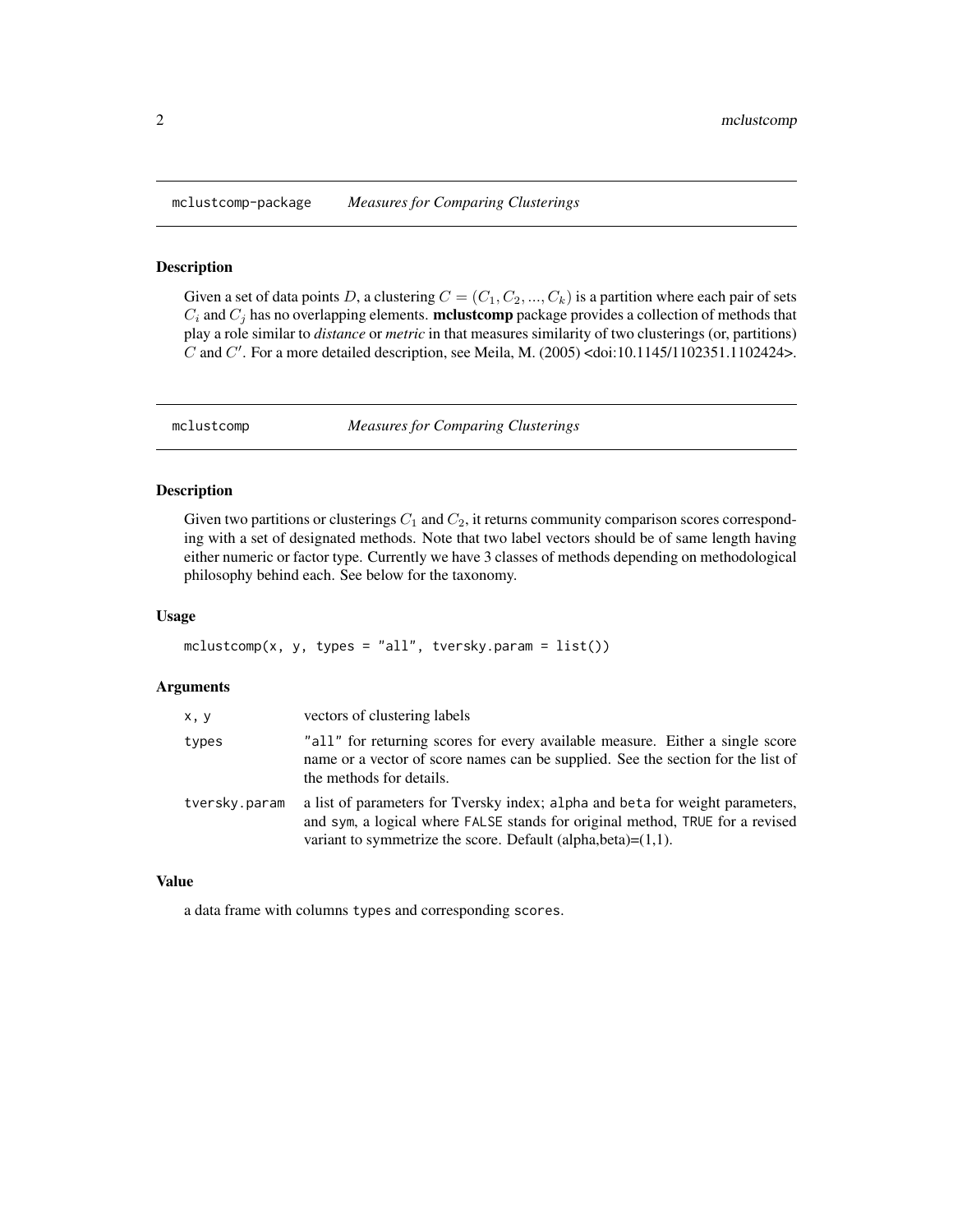#### mclustcomp 3

#### Category 1. Counting Pairs

| <b>TYPE</b>             | <b>FULL NAME</b>                                         |
|-------------------------|----------------------------------------------------------|
| 'adjrand'               | Adjusted Rand index.                                     |
| 'chisg'                 | Chi-Squared Coefficient.                                 |
| 'fmi'                   | Fowlkes-Mallows index.                                   |
| 'iaccard'               | Jaccard index.                                           |
| 'mirkin'                | Mirkin Metric, or Equivalence Mismatch Distance.         |
| 'overlap'               | Overlap Coefficient, or Szymkiewicz-Simpson coefficient. |
| 'pd'                    | Partition Difference.                                    |
| 'rand'                  | Rand Index.                                              |
| 'sdc'                   | Sørensen–Dice Coefficient.                               |
| $\degree$ smc $\degree$ | Simple Matching Coefficient.                             |
| 'tanimoto'              | Tanimoto index.                                          |
| 'tversky'               | Tversky index.                                           |
| 'wallace1'              | Wallace Criterion Type 1.                                |
| 'wallace2'              | Wallace Criterion Type 2.                                |

Note that Tanimoto Coefficient and Dice's coefficient are special cases with (alpha,beta) = (1,1) and (0.5,0.5), respectively.

#### Category 2. Set Overlaps/Matching

| TYPE        | FULL NAME                |
|-------------|--------------------------|
| , f,        | F-Measure.               |
| 'mhm'       | Meila-Heckerman Measure. |
| $'$ mmm $'$ | Maximum-Match Measure.   |
| 'vdm'       | Van Dongen Measure.      |
|             |                          |

#### Category 3. Information Theory

| <b>TYPE</b>  | <b>FULL NAME</b>                                   |
|--------------|----------------------------------------------------|
| 'jent'       | <b>Joint Entropy</b>                               |
| 'mi'         | Mutual Information.                                |
| $'$ nmi $1'$ | Normalized Mutual Information by Strehl and Ghosh. |
| $'$ nmi $2'$ | Normalized Mutual Information by Fred and Jain.    |
| $'$ nmi $3'$ | Normalized Mutual Information by Danon et al.      |
| 'nvi'        | Normalized Variation of Information.               |
| $'$ vi'      | Variation of Information.                          |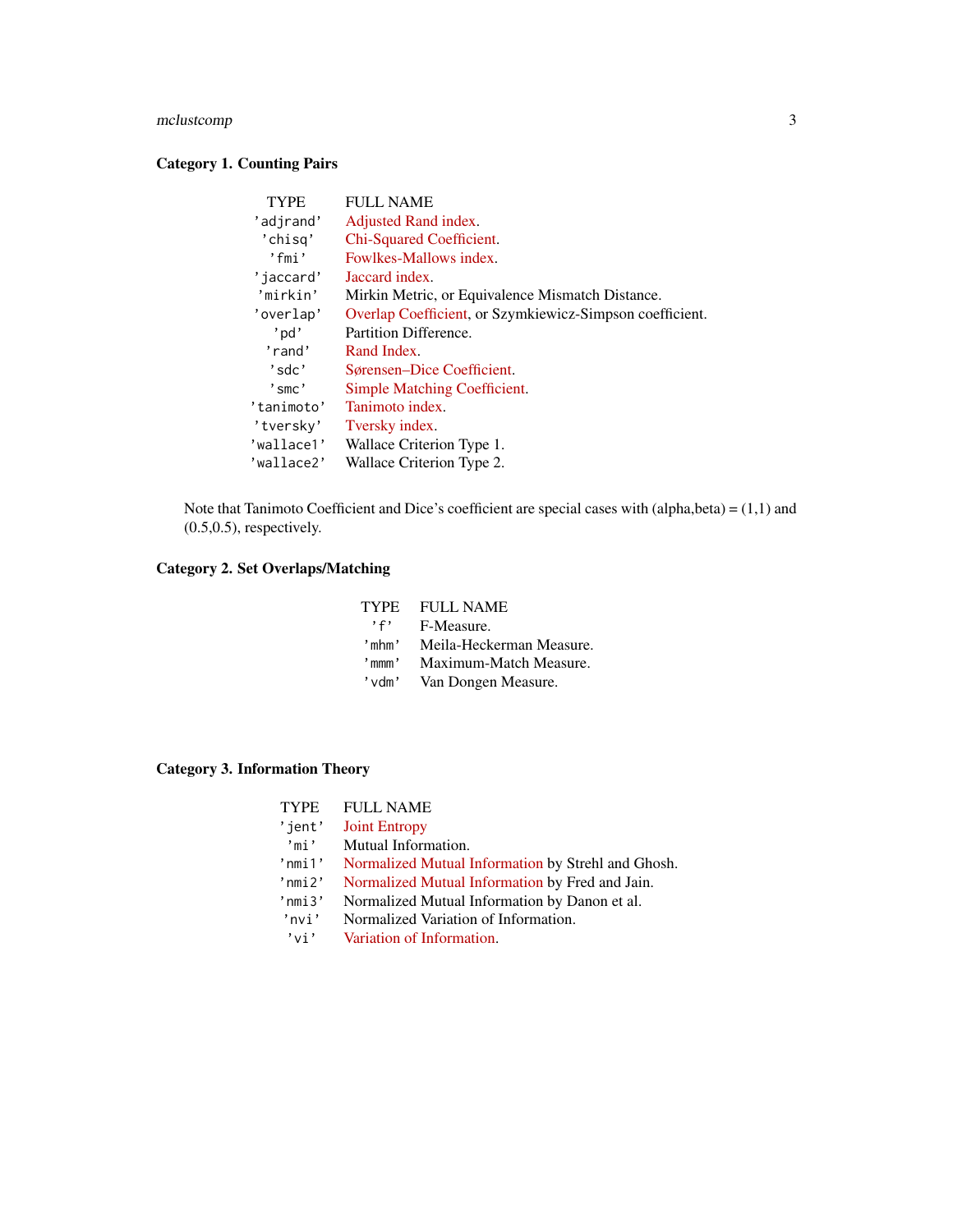#### References

Strehl A, Ghosh J (2003). "Cluster Ensembles — a Knowledge Reuse Framework for Combining Multiple Partitions." *J. Mach. Learn. Res.*, 3, 583–617. ISSN 1532-4435.

Meila M (2007). "Comparing clusterings—an information based distance." ˘ *Journal of Multivariate Analysis*, 98(5), 873–895. ISSN 0047259X.

Meilă M (2003). "Comparing Clusterings by the Variation of Information." In Goos G, Hartmanis J, van Leeuwen J, Schölkopf B, Warmuth MK (eds.), *Learning Theory and Kernel Machines*, volume 2777, 173–187. Springer Berlin Heidelberg, Berlin, Heidelberg. ISBN 978-3-540-40720-1 978-3- 540-45167-9.

Wagner S, Wagner D (2007). "Comparing Clusterings – An Overview." Technical Report 2006-04, Department of Informatics.

Albatineh AN, Niewiadomska-Bugaj M, Mihalko D (2006). "On Similarity Indices and Correction for Chance Agreement." *Journal of Classification*, 23(2), 301–313. ISSN 0176-4268, 1432-1343.

Mirkin B (2001). "Eleven Ways to Look at the Chi-Squared Coefficient for Contingency Tables." *The American Statistician*, 55(2), 111–120. ISSN 0003-1305, 1537-2731.

Rand WM (1971). "Objective Criteria for the Evaluation of Clustering Methods." *Journal of the American Statistical Association*, 66(336), 846. ISSN 01621459.

Kuncheva LI, Hadjitodorov ST (2004). "Using diversity in cluster ensembles." In *Proceedings of the IEEE International Conference on Systems, Man and Cybernetics*, volume 2, 1214–1219. ISBN 978-0-7803-8567-2.

Fowlkes EB, Mallows CL (1983). "A Method for Comparing Two Hierarchical Clusterings." *Journal of the American Statistical Association*, 78(383), 553–569. ISSN 0162-1459, 1537-274X.

Dongen S (2000). "Performance Criteria for Graph Clustering and Markov Cluster Experiments." CWI (Centre for Mathematics and Computer Science), Amsterdam, The Netherlands, The Netherlands.

Jaccard P (1912). "THE DISTRIBUTION OF THE FLORA IN THE ALPINE ZONE.1." *New Phytologist*, 11(2), 37–50. ISSN 0028-646X, 1469-8137.

Li T, Ogihara M, Ma S (2010). "On combining multiple clusterings: an overview and a new perspective." *Applied Intelligence*, 33(2), 207–219. ISSN 0924-669X, 1573-7497.

Larsen B, Aone C (1999). "Fast and effective text mining using linear-time document clustering." In *Proceedings of the fifth ACM SIGKDD international conference on Knowledge discovery and data mining*, 16–22. ISBN 978-1-58113-143-7.

Meila M, Heckerman D (2001). "An Experimental Comparison of Model-Based Clustering Meth- ˘ ods." *Machine Learning*, 42(1), 9–29. ISSN 1573-0565.

Cover TM, Thomas JA (2006). *Elements of information theory*, 2nd ed edition. Wiley-Interscience, Hoboken, N.J. ISBN 978-0-471-24195-9, OCLC: ocm59879802.

Ana LNF, Jain AK (2003). "Robust data clustering." In *2003 IEEE Computer Society Conference on Computer Vision and Pattern Recognition*, volume 2, II–128–II–133. ISBN 978-0-7695-1900-5.

Wallace DL (1983). "Comment." *Journal of the American Statistical Association*, 78(383), 569– 576. ISSN 0162-1459, 1537-274X.

Simpson GG (1943). "Mammals and the nature of continents." *American Journal of Science*, 241, 1–31.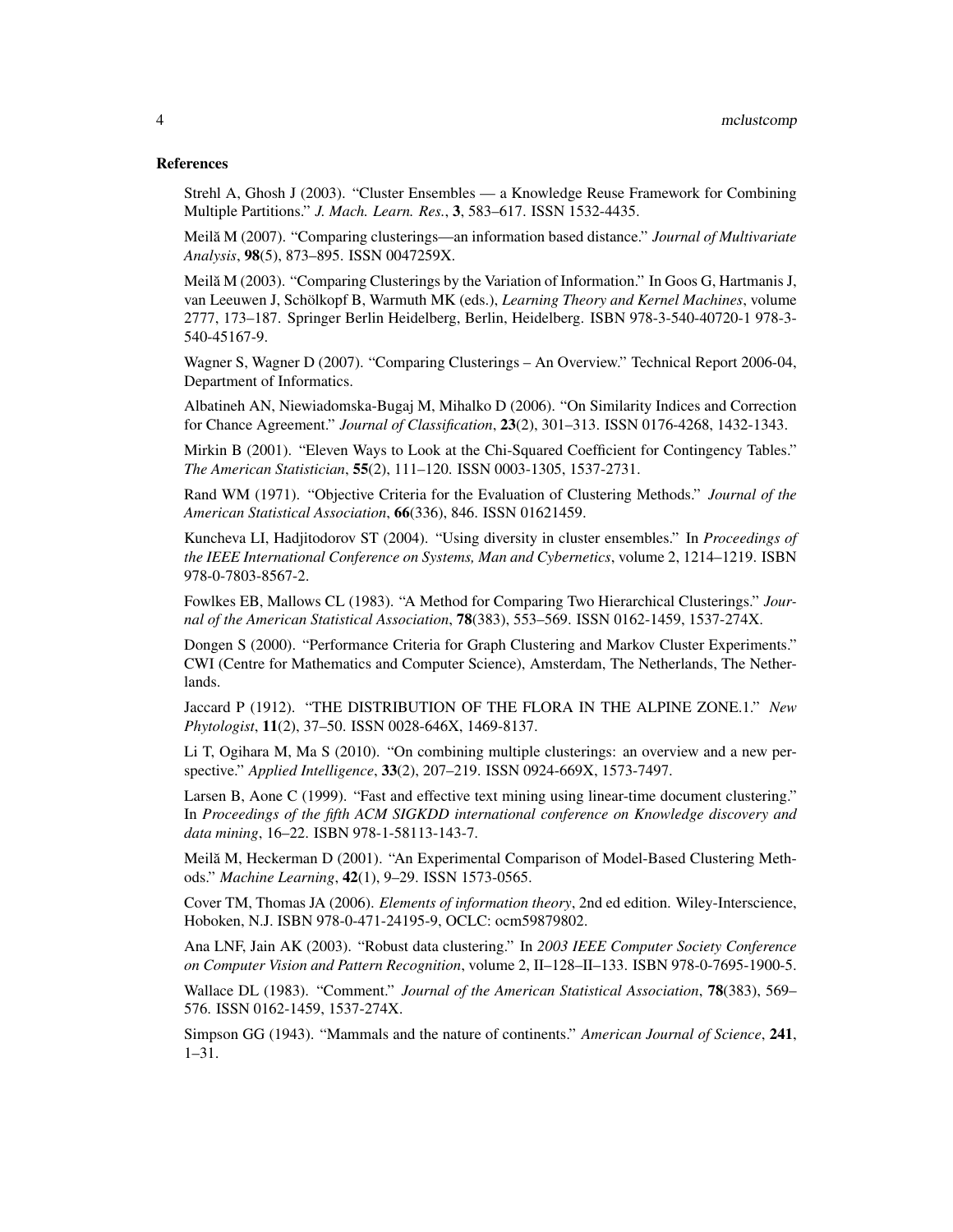#### mclustcomp 5

Dice LR (1945). "Measures of the Amount of Ecologic Association Between Species." *Ecology*, 26(3), 297–302. ISSN 00129658.

Segaran T (2007). *Programming collective intelligence: building smart web 2.0 applications*, 1st ed edition. O'Reilly, Beijing ; Sebastapol [CA]. ISBN 978-0-596-52932-1, OCLC: ocn166886837.

Tversky A (1977). "Features of similarity." *Psychological Review*, 84(4), 327–352. ISSN 0033- 295X.

Danon L, Díaz-Guilera A, Duch J, Arenas A (2005). "Comparing community structure identification." *Journal of Statistical Mechanics: Theory and Experiment*, 2005(09), P09008–P09008. ISSN 1742-5468.

Lancichinetti A, Fortunato S, Kertész J (2009). "Detecting the overlapping and hierarchical community structure in complex networks." *New Journal of Physics*, 11(3), 033015. ISSN 1367-2630.

#### Examples

```
## example 1. compare two identical clusterings
x = sample(1:5,20, replace=TRUE) # label from 1 to 5, 10 elementsy = x # set two labels x and y equal
mclustcomp(x, y) # show all results
## example 2. selection of a few methods
z = sample(1:4,20,replace=TRUE) # generate a non-trivial clustering
cmethods = c("jaccard","tanimoto","rand") # select 3 methods
mclustcomp(x,z,types=cmethods) # test with the selected scores
## example 3. tversky.param
tparam = list() \qquad # create an empty list
tparam$alpha = 2
tparam$beta = 3tparam$sym = TRUE
mclustcomp(x,z,types="tversky") # default set as Tanimoto case.
mclustcomp(x,z,types="tversky",tversky.param=tparam)
```